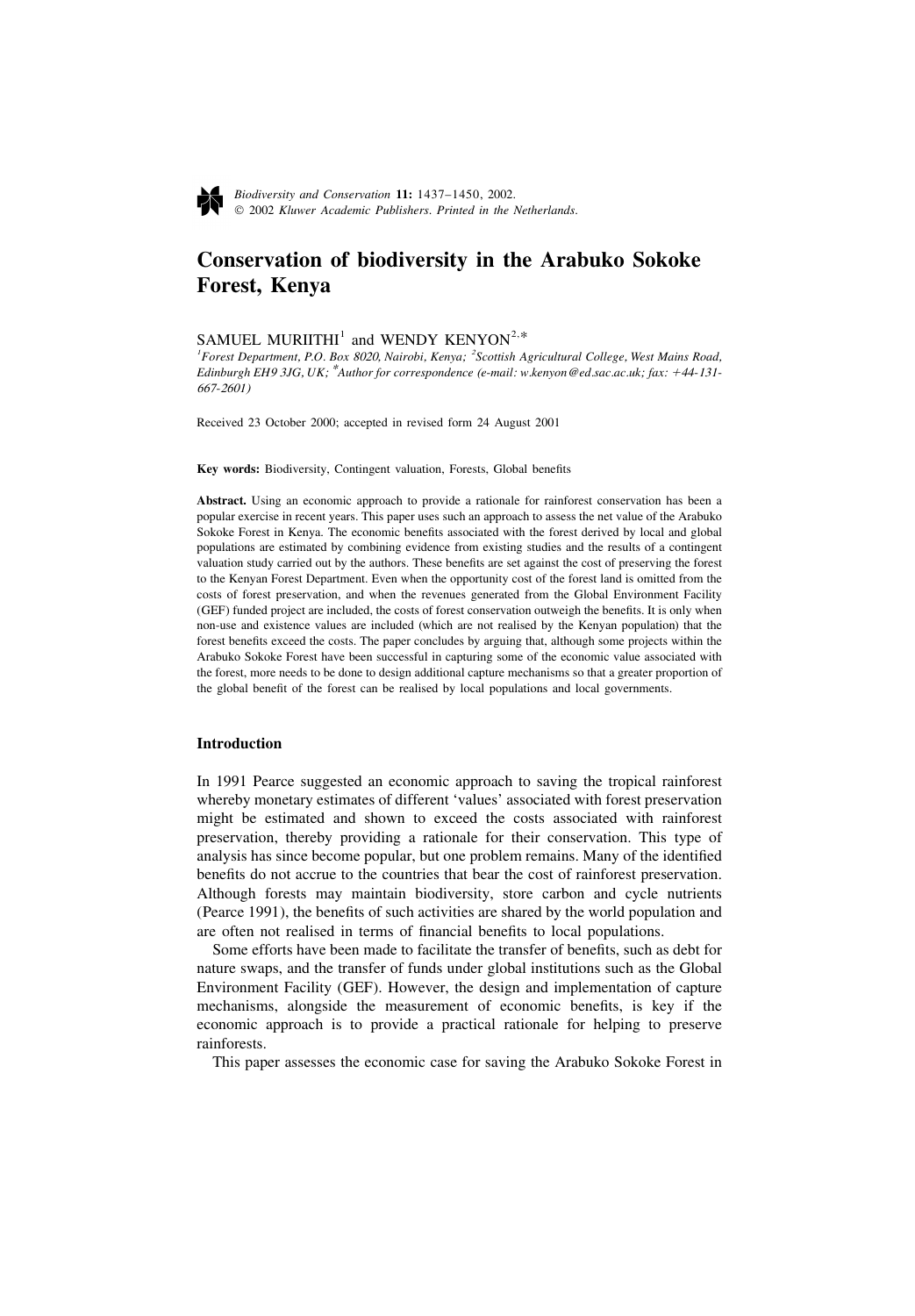Kenya. Although it has become unusable for commercial logging due to past unsustainable logging practices, the forest may still be valuable both to local people and global populations. Overseas visitors to Kenya value the forest for recreational purposes. Local people value it for its subsistence uses and the Forest Department gains revenues from licensed uses of the forest. In addition, global populations may value the existence of the forest and the associated biodiversity (existence value) and may value the forest as an asset to be passed on to future generations (bequest value). The paper estimates the economic benefits the forest has for different categories of people, and shows that even in its current degraded state, the forest appears to have considerable value both to local and global populations. However, practical means to capture these values are urgently required if the economic approach is to provide a realistic rationale for conserving the forest.

## **The Arabuko Sokoke Forest**

Arabuko Sokoke Forest is located near the North Coast of Kenya and occupies an area of 41676 ha (Wass 1995). The forest is a protected area and is under the management of the Kenya Forest Department in collaboration with the National Museums of Kenya, the Kenya Wildlife Service, the Kenya Forestry Research Institute, with technical assistance provided by Birdlife International (an international NGO). The forest is managed in line with Kenyan forest policy, which requires preservation of forest areas for watershed protection, timber and other forest produce, and conservation of both flora and fauna. However, in practice this policy has not been effectively implemented in the past.

Arabuko Sokoke Forest is located in a hot and humid climate with an average temperature of around 29  $^{\circ}$ C. There are two rainfall seasons of over 1000 mm in the wet part, declining to 600 mm in the dry part (KIFCON 1995)<sup>\*</sup>. Four distinct vegetation types are identified: mixed forest; *Brachystegia* woodland; *Cynometra* forest and thicket; and finally the mangrove forest around Mida Creek (KIFCON 1992). This environment has provided tree species of high valuable timber for both the furniture and construction industry and due to the rapid growth of coastal towns, the forest became a major source of fuel-wood, timber and poles in the 1970s. Growth of the international tourism industry along Kenya's North Coast has led to additional demand for wood for use in hotel construction and carving for tourists. The result of this demand has been over-logging of the forest to the extent that the forest has latterly been reduced to a secondary forest with few tree species of quality wood.

Despite this, the forest has a high level of biodiversity. A survey in 1994 identified nearly 600 plant species (KIFCON 1992) and 230 birds, of which six are listed in the Red Data Book for African Birds (KIFCON 1991). One of these birds, Clarke's weaver, is endemic, while the *Sokoke* scops owl, *Amani* sun bird and

## 1438

<sup>\*</sup> Kenyan Indigenous Forest Conservation Project.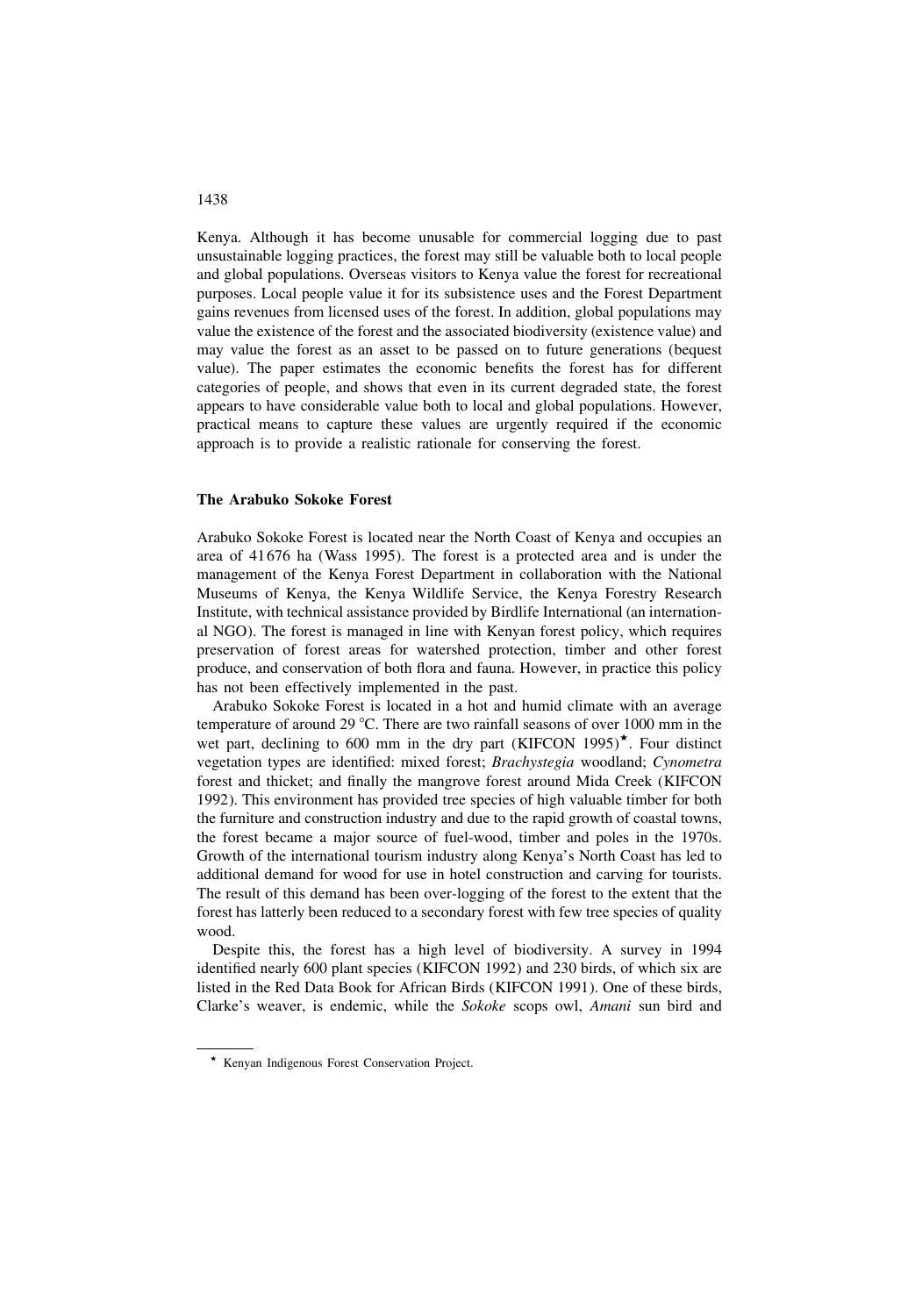Sokoke pipit are near endemic (KIFCON 1995). The forest is listed as the second in importance for bird conservation in Africa (Wass 1995). In addition to its importance for birds, the forest also provides a habitat for many species of invertebrates including 250 species of butterfly, as well as large and small mammals (KIFCON 1993). Three globally threatened mammals occur in the forest: Golden-Rumped Elephant Shrew, Sokoke Bush Tailed Mongoose and the Alder's Duiker (Kingdon 1997).

It is clear that despite the lack of good quality timber, the forest's continued conservation is beneficial for biodiversity, and for a number of other benefits which accrue to local and global populations. However, the costs of conserving the forest to the Kenyan Forest Department are not inconsiderable, and given that it no longer provides revenue from timber production, a rationale for continued conservation of the forest is required.

The economic benefits which accrue to local populations might be estimated in a variety of ways, using a combination of data from existing studies conducted in Arabuko Sokoke Forest, data from the Forest Department and from environmental projects which derive an income from forest-related activities. The economic benefits which accrue to global populations may also be estimated from a variety of sources, including data from the Forest Department and primary data collection on visitor values. Combining the various sources of data allows a comprehensive picture to be drawn of the total economic benefit of the forest.

These benefits may come in two forms. First, benefits from direct use of the forest, such as revenue from the sale of timber products, recreational and subsistence use of the forest. Second, some people may be willing to pay for indirect use values related to the forest such as carbon storage, or for non-use values such as existence value or bequest value. Table 1 shows direct use value, indirect use value and non-use value, and indicates how each might be estimated in the Arabuko Sokoke Forest context.

As the table shows, the Arabuko Sokoke Forest is used for tourism and recreation, and although the number of visitors to the forest for recreation is currently small, there is potential to derive economic benefit from this use by charging an entry free. Currently, no entry fee is charged to visitors. In such circumstances contingent valuation studies provide a means by which these values can be estimated (Kramer and Mercer 1997). One such survey has been carried out by the authors to assess the maximum entrance fee that visitors and potential visitors to the park would be willing to pay. A second category of economic value relates to a number of legal

| Value                                | Method of estimation                   |
|--------------------------------------|----------------------------------------|
| Direct use value                     |                                        |
| -Tourism and recreation              | $WTP$ entry fee $(CV)$                 |
| -Legal uses-royalties paid           | Forest department annual accounts      |
| -Butterfly farming                   | Project annual accounts                |
| -Illegal subsistence use             | Participatory valuation (Emerton 1994) |
| Indirect use value and non-use value | WTP for conservation (CV)              |

*Table* 1. The values associated with the Arabuko Sokoke Forest, and methods of estimation.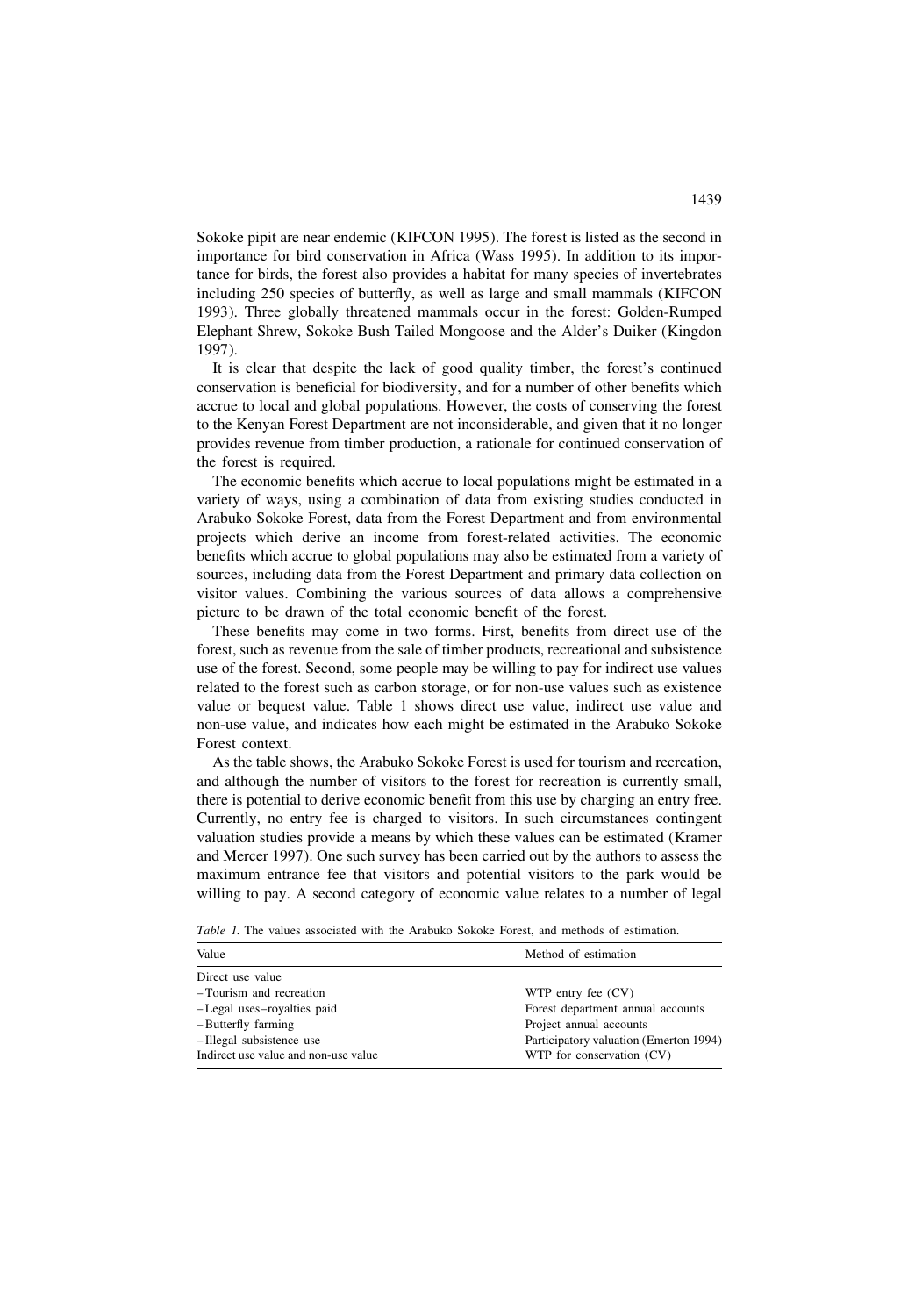uses of the forest for which the users pay royalties to the Forest Department, and for which annual reports are available. A third value derives from a butterfly farming project which was set up in 1993 with assistance from the GEF. This project yields income in the form of export sales of butterfly pupae, sale of guide books on the butterfly farm, visits to the farm, and camping at the farm. Data on all of these activities are available through the project annual reports. A fourth category of benefits relates to illegal uses of the forest, such as hunting for bushmeat and collecting poles by local communities. Emerton (1994) made an assessment of the value associated with this activity. Finally, evidence suggests that populations who may never visit the forest, nevertheless may be willing to pay for its conservation, as they value the existence of the forest and the species it provides a habitat for (Pearce and Moran 1994). The authors have conducted a contingent valuation survey to estimate these values. As long as each of these benefits can be realised by local populations or the forest managers, an economic rationale exists for the continued protection of the forest.

## **Contingent valuation of Arabuko Sokoke Forest**

Contingent valuation is a widely used method to assess non-market values. It is a survey-based technique where respondents to a survey are asked their willingness to pay for environmental assets<sup> $\dagger$ </sup> in carefully described circumstances (Mitchell and Carson 1989). In the study of Arabuko Sokoke Forest a contingent valuation questionnaire was conducted using mostly people who had never visited the forest, to estimate two different values. Firstly, respondents were given information about the forest and asked, if they were to visit the forest, the maximum entrance fee they would be willing to pay, allowing estimation of use value of the forest. Currently entrance to the forest is free. Secondly, respondents were asked to suppose that they had no intention of visiting the forest now or in the future, and were asked how much they would be willing to donate as a contribution towards conservation of the forest, allowing estimation of indirect use value and non-use value.

The questionnaire comprised four sections. The first section requested general information about whether the respondent was a visitor to Kenya, their participation in outdoors and wildlife activities, and attempted to determine the general environmental attitude of the respondent. The second section provided respondents with information about the forest and included maps, pictures of the flora and fauna in the forest, and a description of the problems facing the forest. The third section comprised the valuation questions. First, respondents were asked whether in principle they would be willing to pay to enter the forest. They were then asked specifically 'Could you inform me of the most you would be willing to pay to use the forest for recreation per day'. They were asked to select their answer from a payment card containing amounts from \$1 to over \$100. The second set of valuation

<sup>†</sup> Although these techniques are also used to value other non-market assets such as health benefits.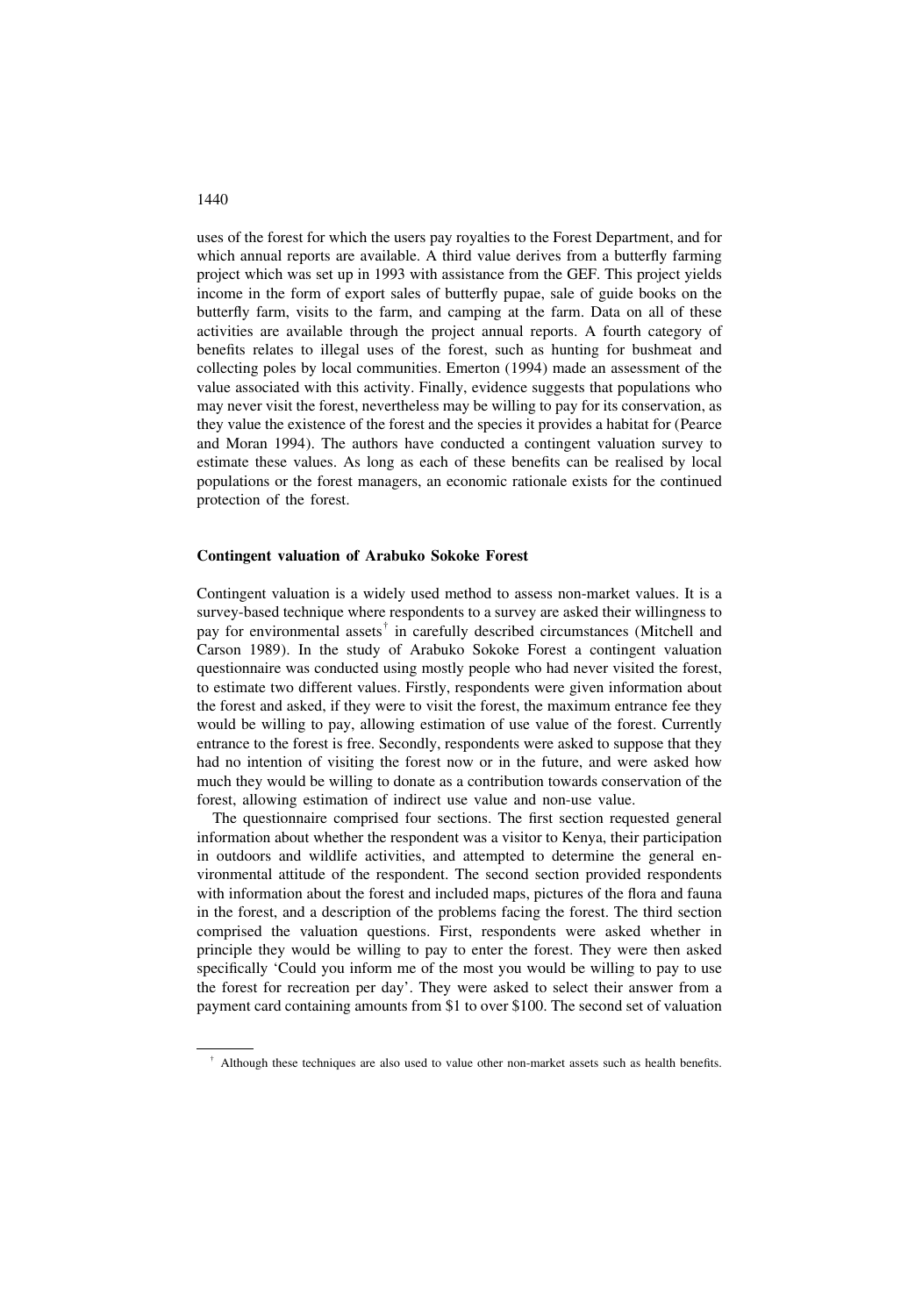questions asked whether respondents would in principle be willing to make a one-off contribution towards forest conservation, and how much they would contribute (also based on a payment card with amounts from \$0.5 to \$100). Respondents were reminded of their budget constraint, and that they may have already contributed to conservation in other areas. The exact question was 'I want you to consider how much you are willing to give as a contribution for conservation of the forest'.

Although the dichotomous choice (DC) elicitation format was favoured by the NOAA panel (Arrow et al. 1993) for use in CV studies, more recent evidence suggests that it may not be the most favoured option, not least because it opposes one of the other NOAA recommendations of choosing the most conservative CV design. There is substantial evidence in the literature which proves that the DC format leads to higher values than other CV elicitation formats (Boyle et al. 1996; Ready et al. 1996). It is suggested that the payment card elicitation method facilitates the respondents' valuation process (Mitchell and Carson 1989; Ready et al. 1996), and has been found useful in similar cases to this (Edwards-Jones and Kenyon 1998; Bann 2000).

The final section of the questionnaire included questions on the socio-economic characteristics of the respondents, including membership of conservation organisations, nationality, age, gender, number of children in the household, level of education, employment and income.

Since only a small number of tourists currently visit the forest for recreational purposes, only a small number of questionnaires were conducted within the forest area itself. The majority of the survey was conducted away from the forest area. These off-site interviews were carried out at beach locations, approximately 10 km from the forest. Interviews were held face to face and were conducted in June and July 1999. A total of 318 respondents were interviewed.

The sample was composed of 15% Kenyans and 85% foreigners. Only 3% of the respondents knew about the forest. The majority of the sample stated that their main holiday interest was wildlife viewing (89%). Seventy-seven percent were interested in sun bathing and beach walking, while only 38% were interested in bird-watching. Of the total respondents, 7% were protesters, indicating that they rejected the contingent scenario. A follow-up to the valuation question allowed protesters to be identified, by asking respondents why they had made the response they had. Those respondents who felt that funds for conservation of the forest should come from other sources, or that their donation may not go towards forest conservation, were classed as protesters and excluded from further analysis (Hanley and Ruffell 1993; Alfarez-Farizo et al. 1999). Analysis of the willingness to pay (WTP) questions was divided into two categories, locals and foreigners. Table 2 shows the mean, median and range of the bids as well as the percentage of non-zero bids in each category.

Interestingly, the entire sub-sample of foreigners was willing to pay a fee to enter the forest, and nearly all were willing to contribute to the conservation of the forest. The sub-sample of Kenyans who were willing to pay an entry fee and to contribute to the conservation of the forest was significantly smaller, with the mean amounts being bid also significantly smaller. Responses to the questionnaire indicate a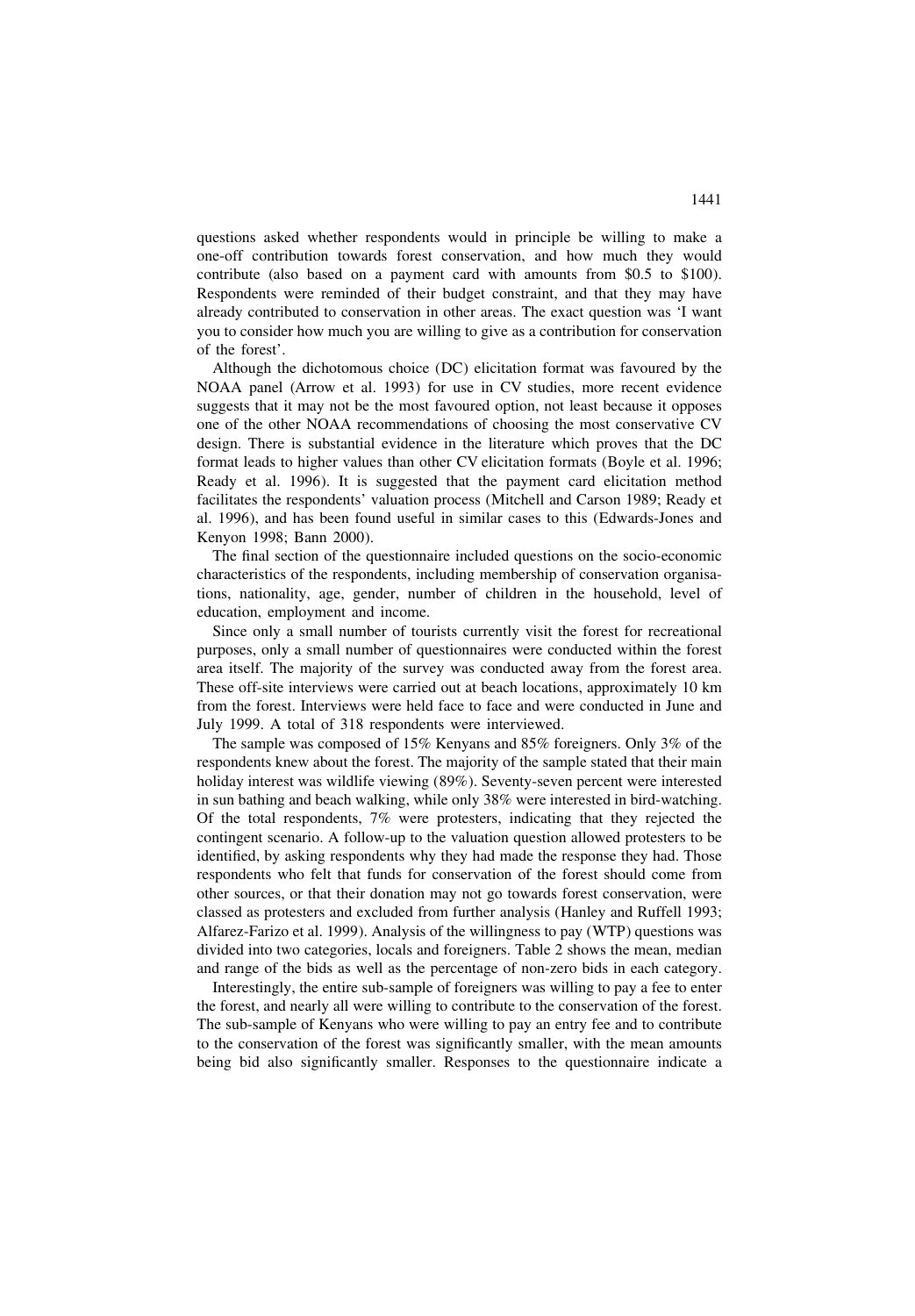|                        | % with positive WTP Mean US\$ Median US\$ Range US\$ Population Aggregate US\$ |       |               |           |           |              |
|------------------------|--------------------------------------------------------------------------------|-------|---------------|-----------|-----------|--------------|
| Foreigners $(n = 251)$ |                                                                                |       |               |           |           |              |
| $-$ Entrance fee $100$ |                                                                                | 7.77  | 5             | $2 - 40$  | 1200      | 9324         |
| -Donation              | 98.84                                                                          | 21.78 | 12            | $1 - 100$ | 800000    | 17.4 million |
| Kenyans $(n = 44)$     |                                                                                |       |               |           |           |              |
| $-$ Entrance fee 76.36 |                                                                                | 2.23  | $\mathcal{L}$ | $2 - 3$   | 1200      | 2676         |
| -Donation              | 70.91                                                                          | 5.33  | 2.5           | $1 - 20$  | 1 million | 5.3 million  |

*Table* 2. Descriptive statistics for willingness to pay (WTP) a donation and entrance fee to Arabuko Sokoke Forest.

number of reasons for this difference. The economic circumstances of the subsamples were different. Some Kenyans felt they already paid enough in taxes for forest conservation, and others were worried about corruption, fearing that an entrance fee or donation would not be put towards conservation of the forest.

The Arabuko Sokoke Forest Annual Report (1999) indicates that 1200 people visited the forest in 1998. If the mean tourist entry fee was aggregated over this population, potential income from entry fees would be US\$9324. If the mean Kenyan entry fee was used as an entry fee, the overall potential income would be US\$2676, both at current visitor levels.

Aggregation of the donations for conservation of the forest, however, is more complicated. Some calibration is clearly necessary, as it would be extremely optimistic to assume that all tourists that visit Kenya (approximately 8000000 per year, giving an aggregate sum of approximately \$17.4 million) would be willing to donate to the Arabuko Sokoke Forest. Similarly, it is highly unlikely that the total population of the coastal area of Kenya (approximately 1 million, giving a total of \$22.73 million) would be willing to donate to the forest. There may also be error due to free riding. It has therefore been suggested in the literature that CV figures should be 'calibrated' to reflect the fact that it is unlikely that hypothetical donations would reach the same level as real donations. However, it is unclear exactly how values should be calibrated, since many practitioners are unwilling to accept the arbitrary 50% suggested by the NOAA panel (Arrow et al. 1993). Debate about the precise nature of calibration of CV figures lies outside the boundaries of this paper; however, given the debate, it should be noted that the aggregate figures donating to conserve the Arabuko Sokoke Forest should be treated with caution.

One means by which validity of CV results can be evaluated is through construct validity, which involves testing the relationship between WTP and different variables against *a priori* expectations. Table 3 shows the independent variables that were used in regression analysis to assess the validity of the WTP results presented above.

As might be expected, intuitively there is a significant and positive relationship for both the donation and the entrance fee for income and educational level. Donations to conservation organisations have a statistically significant and negative relationship with WTP, although most CV studies (Carson 1994) show a positive relationship between membership of conservation group and WTP. The negative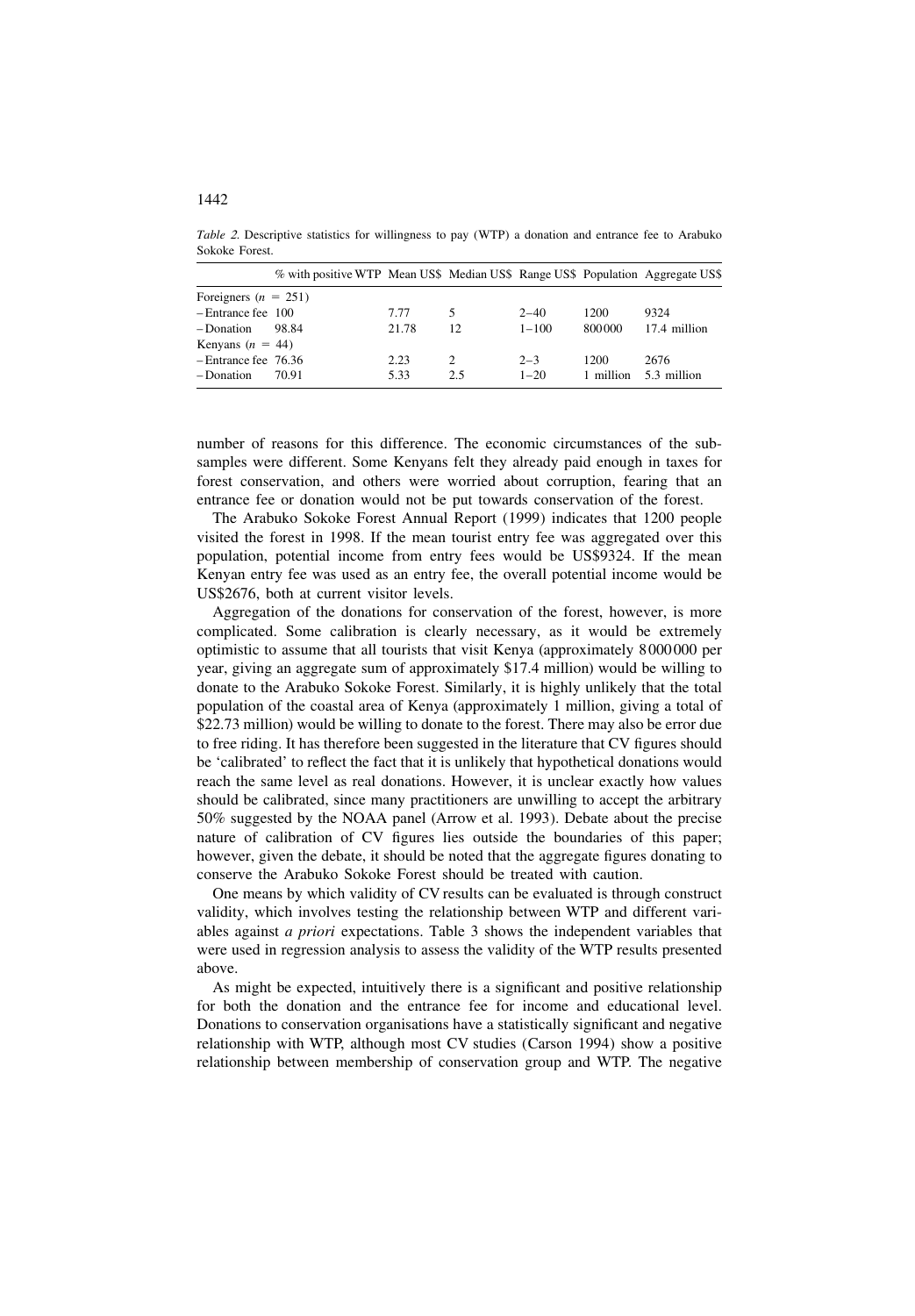| Variable              | Explanation                                                     | Donation                      | Entrance fee                     |
|-----------------------|-----------------------------------------------------------------|-------------------------------|----------------------------------|
| Constant              |                                                                 | $-1.73(-0.81)$                |                                  |
| Wildlife <sup>a</sup> | Respondents who have participated<br>in wildlife viewing        | $-0.829$ <sup>*</sup> (-3.27) | $-0.2384$ <sup>*</sup> (-2.07)   |
| Don. org.             | Number of donations made to other<br>conservation organisations | $-0.0185(1.63)$               | $-0.158$ <sup>**</sup> $(-2.62)$ |
| Age                   | Age of respondent                                               | $0.0198^*$ (2.58)             | 0.003(0.45)                      |
| Edu. level            | Level of education of respondent                                | $0.206^*$ (2.79)              | $0.160^{***}$ (3.37)             |
| Child                 | Number of children respondent has                               | $0.252^*$ (2.96)              | 0.015(0.36)                      |
| Income<br>$R^2$       | Log of gross annual household income                            | $0.380^*$ (3.04)<br>0.293     | $0.342$ *** (5.44)<br>0.399      |

*Table* 3. Regression of log donation, and log entrance fee against explanatory variables.

<sup>a</sup> Coded yes = 1, no = 2. T-statistic in parentheses. Significant at the 90% level. \* Significant at the 95% level. \*\*\* Significant at the 99% level.

relationship may be because respondents are already contributing to other organisations and are not prepared to add to their charitable budget.

One of the more interesting points to note is the fact that the number of children of the respondent has a positive relationship with the donation and the entrance fee, although this relationship is only statistically significant in the case of the donation. An explanation for this may lie in the fact that those who are willing to donate for future conservation may be keen to ensure that such habitats are available to their children in the future (bequest value). Those respondents with children would therefore be more likely to donate more to ensure the future preservation of the forest.

Respondents' participation in wildlife viewing has a statistically significant and negative relationship with WTP for an entry fee. This implies that availability of alternative recreation, such as wildlife viewing in other National Parks, reduces the motivation of the respondent to visit and pay to enter Arabuko Sokoke Forest. This might be expected, since most of the foreign visitors to Kenya are interested in wildlife safaris in National Parks where they can watch big mammals, which are not available in the Arabuko Sokoke Forest.

Overall the results of the regression confirm *a priori* expectations. The overall fit of the models is good, with a  $R^2$  of 29% for the donation and 40% for the entry fee. In both cases this is above the 15% recommended by Mitchell and Carson (1989), showing that the results can be considered reasonably sound.

## **Forest department royalties and revenue**

The Arabuko Sokoke Forest not only provides benefits to Kenyans and the rest of the world through use and non-use values, as the evidence above suggests, but generates revenues for its managing institution, the Forest Department. Revenue is currently generated from direct use of the forest and is realised in the form of timber royalties, fuel-wood licences, grazing fees and compensation for offences committed against the forest laws. Such revenues are reported each year by the Forest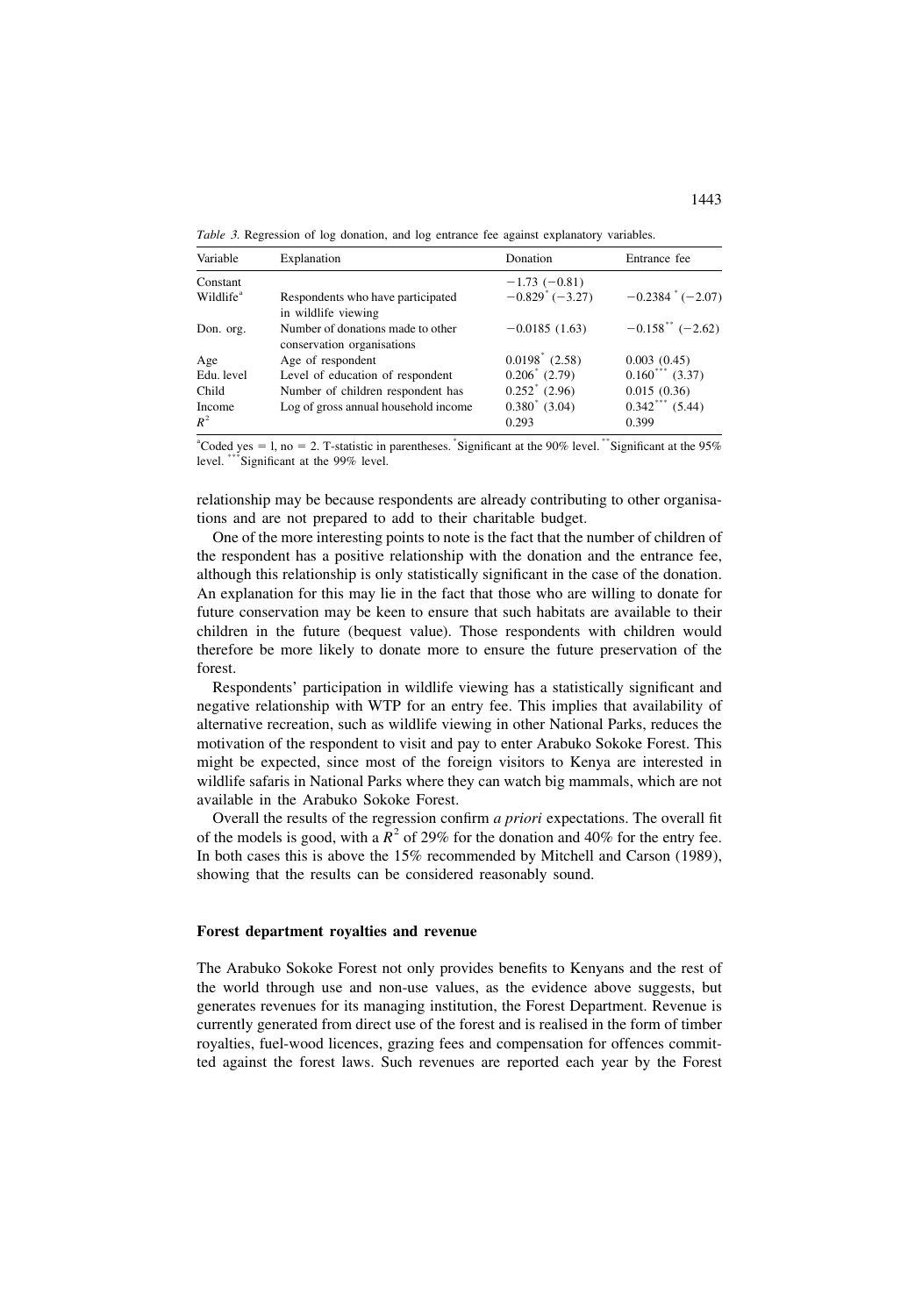|                  | 1994     | 1995    | 1996    | 1997    | 1998    |
|------------------|----------|---------|---------|---------|---------|
| Timber royalties |          |         |         |         |         |
| $-Mangrove$      | 5578.62  | 1792.00 | 3914.46 | 2925.61 | 1765.56 |
| -Natural forest  | 5698.76  | 3053.19 | 2058.14 | 1413.05 | 284.16  |
| Poles            | 34.28    | 496.05  | 509.4   | 1914.17 | 1316.90 |
| Fuel wood        | 721.03   | 399.80  | 1164    | 1858.5  | 2989    |
| Compensation     | 102.71   | 145.3   | 1513.91 | 366.67  | 255.70  |
| Grazing          |          |         | 73.82   | 1.71    | 53.57   |
| Seedlings        | 1739.28  | 1934.90 | 170.57  | 165.5   | 205.94  |
| Rents and fees   | 70       |         |         | 154.36  | 119.29  |
| Christmas trees  | 502.11   | 694.29  | 265.03  | 195.50  | 545.93  |
| Total            | 14446.79 | 8545.53 | 9669.33 | 8995.07 | 7536.05 |

*Table* 4. Forest Department royalties and revenues (US\$).

Source: Forest Department Annual Reports 1994–1998.

Department in its annual report. Table 4 shows the revenues and royalties paid to the Forest Department from 1994 to 1998 for a range of items such as timber, poles and fuel-wood.

The figures show a decline in revenues over the reported period, which may be attributed to the decreased availability of wood over the years, due to over-logging and the subsequent poor regeneration of the forest. However, the total amount remains a significant source of income to the Forest Department.

The figures in Table 4 show the benefit relating to certain licensed activities, however, most forest exploitation takes place outside the licensing system. Such activity has been historically difficult to measure, however, work by Emerton (1994) has attempted to place values on the unlicensed, subsistence uses of the Arabuko Sokoke Forest.

## **Subsistence use of the forest by the local community**

Much of the subsistence use of Arabuko Sokoke Forest by local people is not reflected in the current forest licensing system and is considered illegal. This section reports results from a study, commissioned by the Forest Department, carried out around Arabuko Sokoke Forest in 1994 with the objective of measuring the value of subsistence use of the forest by local communities (Emerton 1994). The forest uses were identified using a social economic survey of households residing within a 5 km radius of the forest. After ascertaining the quantity of forest goods used by each household, economic benefit was calculated using the forest edge values (Table 5).

The forest edge values were derived from market prices of close substitutes less transport, labour and the price of other inputs. For example, the price of water was inferred from the charges levied on piped water, while the price of bush meat was inferred from the price of meat of domestic animals. To obtain the aggregate values, population density was multiplied with the area and then multiplied by the average consumption of products per household. As Table 5 shows, the value of subsistence use was estimated at US\$21183, with the largest proportion of value coming from

## 1444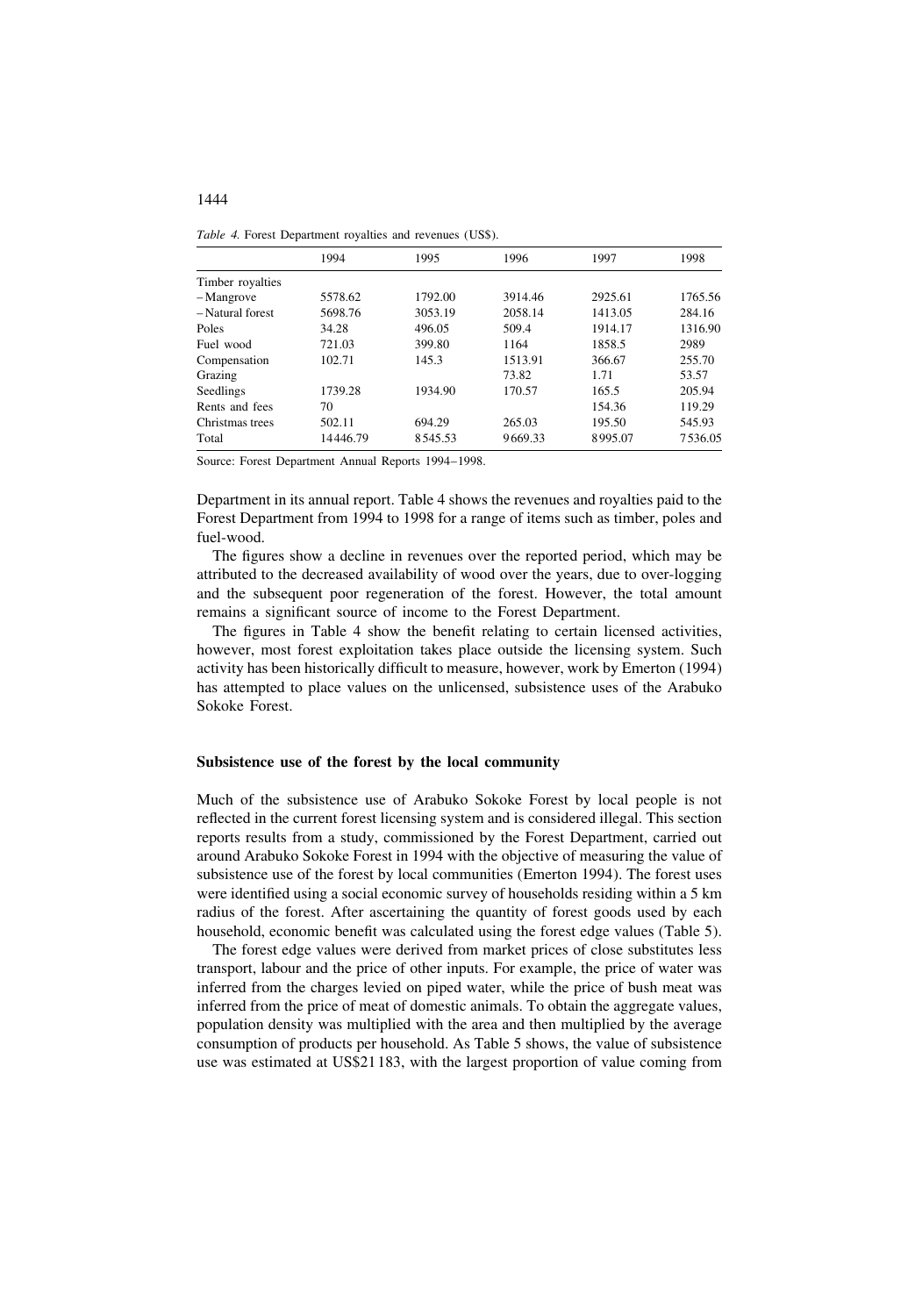| Source        | Illegal value (US\$) | Percentage of total illegal value |
|---------------|----------------------|-----------------------------------|
| Water         | 493.07               | 2.33                              |
| Land poles    | 533.3                | 2.5                               |
| Wild meat     | 11725                | 55.35                             |
| Fuel-wood     | 8062                 | 38.06                             |
| Honey         | 102.65               | 0.48                              |
| Utility items | 43.57                | 0.21                              |
| Medicine      | 223.92               | 1.06                              |
| Total         | 21183.51             | 100                               |

*Table* 5. Subsistence use of forest by the local community.

Source: Emerton (1994).

wild meat and fuel-wood (Emerton 1994). These results should be seen as estimates only, due to difficulties in calculating shadow prices of the subsistence goods used in attributing values to the illegal forest products. However, evidence from the literature endorses these estimates. Pearce et al. (1994) suggested that there would be high dependence on forests for fuel-wood by the local communities in Kenya, since 71% of the population derive their domestic energy requirement from fuelwood. The Kenya Development Plan estimated this dependence to be 73%, which implies significant use of local forests for fuel-wood. The importance of forests in Kenya as a source of meat has been reported by Fitz-Gibbon et al. (1995) who, like Abelson (1996), suggested that the high dependency on the forest by the local communities may be explained by the high level of poverty, i.e. per capita income of \$540 in 1991. The figures produced by Emerton (1994) therefore are indicative of the importance that Arabuko Sokoke Forest has for the local communities.

#### **Revenues from tourism and butterfly farming**

As well as offering benefits to the local population in terms of subsistence goods, the forest has also brought income to local communities through a butterfly farming project started in 1993 through assistance of the GEF. The activities of the project involve collection of butterfly eggs and forage from the forest by the forest adjacent communities. The eggs are kept in crossed cages and after hatching, the larvae are fed with forage until they develop into pupae which are packed and exported to the Far East for ornamental purposes. The benefit of this project can be seen not only in income from export sales, but also from visits to the butterfly farm, sale of guide books, and camping fees collected on the farm (Table 6).

Evidence suggests that butterfly farming has no impact on the biodiversity of the forest (Ayiemba 1998). All the income from the butterfly farming is shared between the members of the community. Unlike licensing revenue to the Forest Department (Table 4), revenue from the butterfly farming project has increased to over US\$31000 in 1998, significantly more than was ever shown in the Forest Department Annual Report as income from other licensed uses of the forest.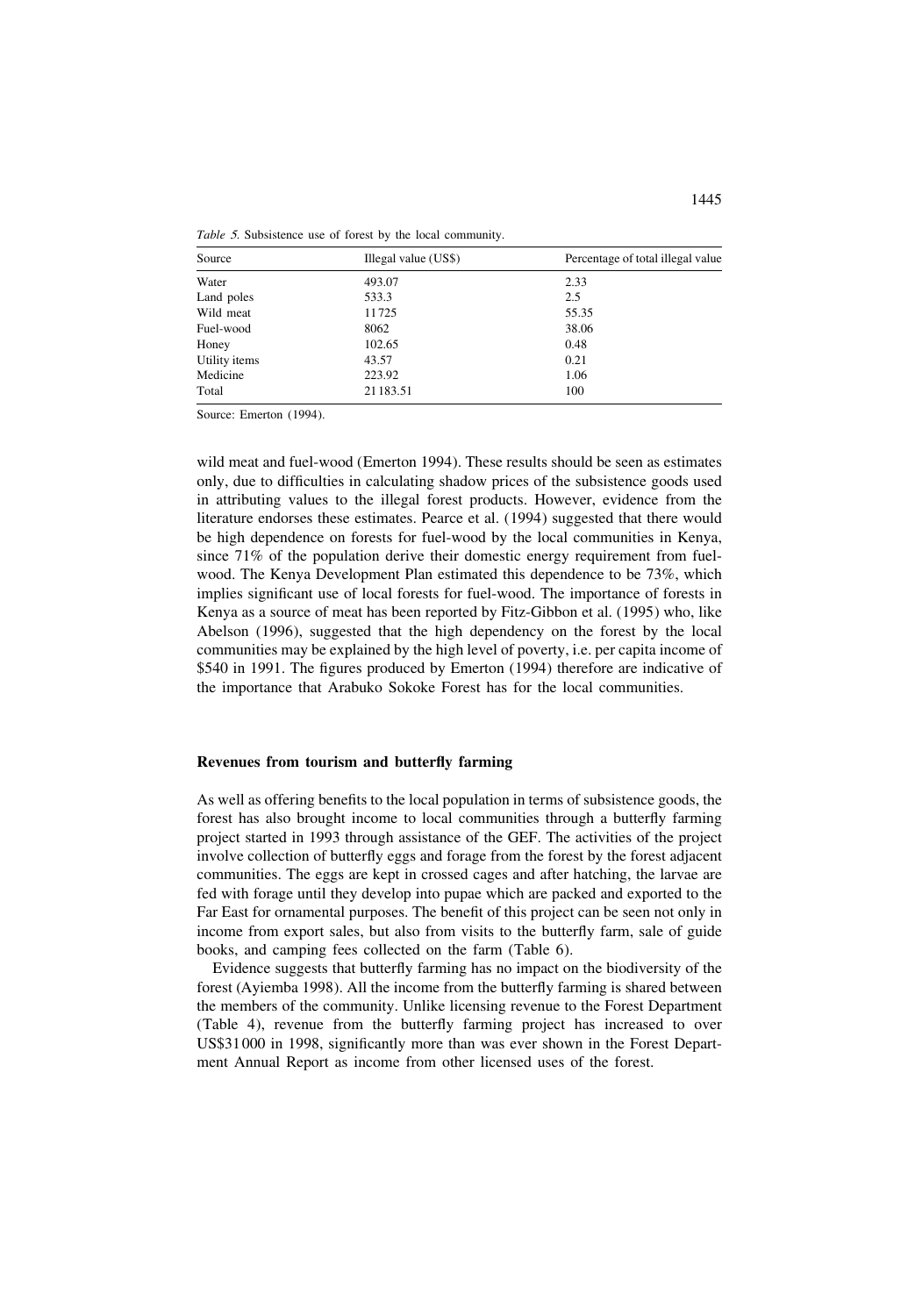## 1446

| Year                      | 1994     | 1995     | 1996     | 1997     | 1998     |
|---------------------------|----------|----------|----------|----------|----------|
| Butterfly export          | 13224.1  | 15297.1  | 26893.31 | 30157.04 | 29454.26 |
| Visits to butterfly farms | 1241.1   | 1312.2   | 1682.3   | 2154.86  | 1939.86  |
| Sale of guide books       | 210      | 158.60   | 231.42   | 262.86   | 408.6    |
| Camping fee               |          |          | 53.20    | 48.60    | 60       |
| Total                     | 14675.20 | 16767.90 | 28860.03 | 32623.36 | 31862.72 |

*Table* 6. Revenues from tourism and butterfly farming (US\$).

Source: Kipepeo Project Annual Reports (1994–1998).

## **Cultural values**

Although many of the values of the forest have been reported or estimated, some are not easily estimated in monetary terms. Within the Arabuko Sokoke Forest there are sacred groves which are traditionally referred to as 'Kaya', meaning 'homestead' in several local languages (Negussie 1997). The local ethnic groups have historical and spiritual relationships with the 'Kayas'. The shrines are used for worship where the local communities conduct religious rites, use traditional burial grounds and offer spiritual connection between the living and the ancestors. Although the cultural and spiritual value of these shrines are in decline due to erosion of traditional culture, the traditional institutions play an important role in the protection of the forest (Negussie 1997). Through a council of elders the locals enact customary rules which regulate access to use of the forest resources through a mixture of spiritual belief and superstition (Kamuaro 1998). Clearly, the Arabuko Sokoke Forest has significant, if declining, cultural value. However, it was not possible to quantify the cultural value in this study, since the survey focused on visitors to the forest and Kenya, and did not include local people. However, an indication of cultural value can be illustrated with reference to a case study from Zimbabwe, where cultural value was ranked in order of its relative importance to local communities, and was placed above medicines and crafts, but below poles and fuel-wood (International Institute of Environment and Development 1997).

## **Forest costs**

The forest clearly has values that can be translated into realisable benefits to the Forest Department and local populations. However, these values should be weighed against the costs of conserving and protecting the forest. The costs associated with conservation of forests or protected areas are both direct and indirect (Dixon and Sherman 1991). Direct costs are the management costs, which include cost of staffing, maintenance of vehicles and other conservation operations. A large portion of recurrent expenditure is spent on policing to stop poaching of forest produce by the local people. Indirect costs are the opportunity costs of developments forgone due to conserving land as forest (Dixon and Sherman 1991).

The direct management costs borne by the forest managing authorities are shown in Table 7. The costs of forest conservation are in excess of US\$100000 per year.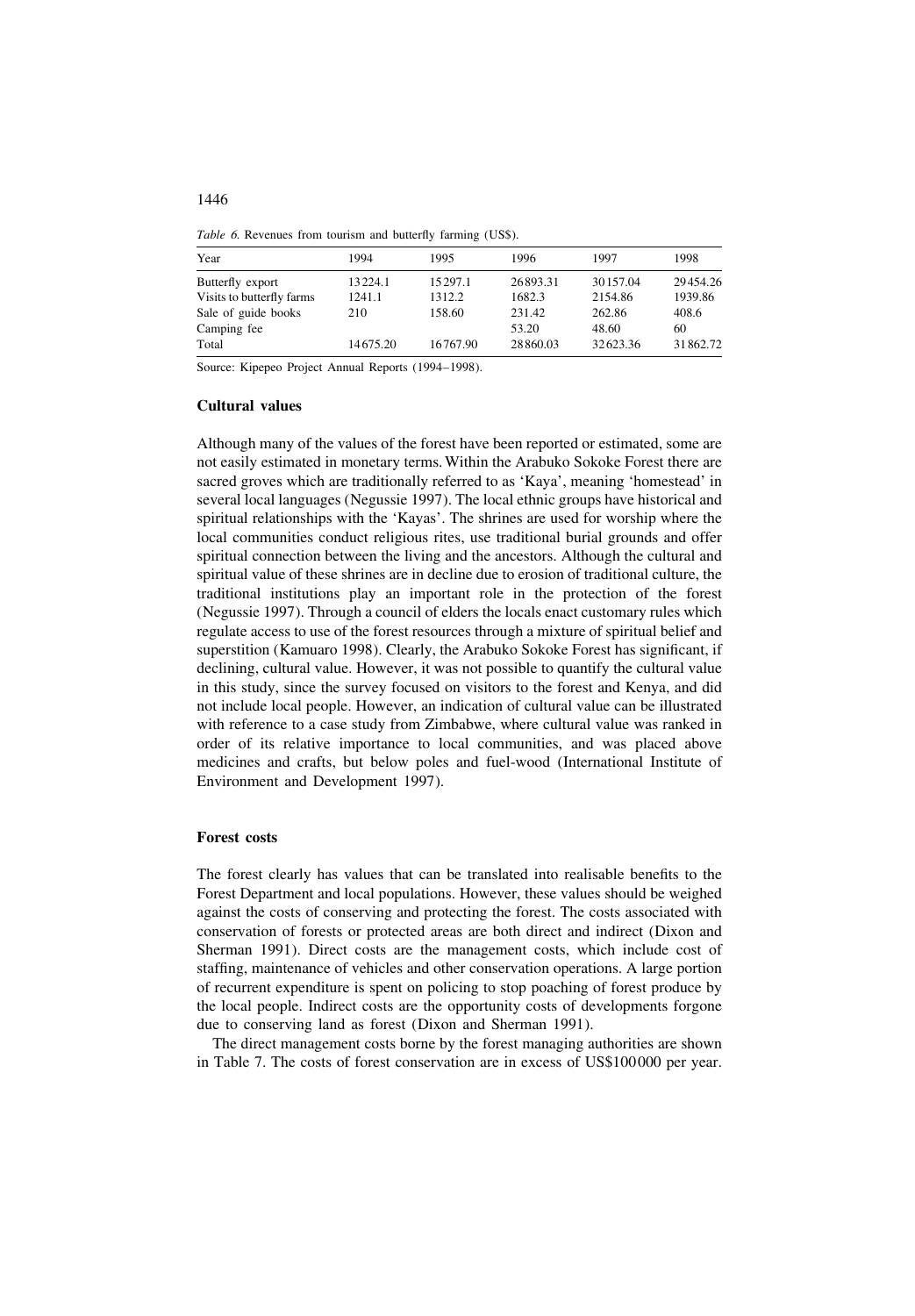| Item                                | 1997/1998 | 1998/1999 | %1997/1998 | %1998/1999 |
|-------------------------------------|-----------|-----------|------------|------------|
| <b>Salaries</b>                     | 114098    | 104383    | 89.18      | 98.02      |
| Transport operating expenses        | 9533.43   | 1071.43   | 7.45       | 1.01       |
| Travelling and accommodation        |           | 140.14    |            | 0.13       |
| Passage and leave                   | 108       |           | 0.08       |            |
| Postal and telegrams                | 142.86    | 21.43     | 0.11       | 0.2        |
| Telephone expenses                  | 1142.86   | 82.71     | 0.9        | 0.08       |
| Electricity expenses                |           | 31.71     |            | 0.03       |
| Water charges                       |           | 102.86    |            | 0.1        |
| Fungicides, insecticides and sprays |           | 214.29    |            | 0.2        |
| Purchase of uniform and clothing    |           | 101.14    |            | 0.09       |
| Purchase of stationary              |           | 140.57    |            | 0.13       |
| Supplies for production             | 1607.43   |           | 1.25       |            |
| Advertising and publicity           |           | 35.14     |            | 0.03       |
| Miscellaneous and other charges     |           | 19.30     |            | 0.02       |
| Purchase of plants and equipment    | 1135.71   | 12.86     | 0.9        | 0.01       |
| Maintenance of machinery            |           | 44.57     |            | 0.04       |
| Maintenance of water supply         |           | 35.14     |            | 0.03       |
| Maintenance of roads                | 171.43    | 60.43     | 0.13       | 0.06       |
| Total                               | 127940    | 106497    |            |            |

*Table* 7. Forest management costs (US\$).

Source: Government Printed Estimated, Republic of Kenya, 1997/1998 and 1998/1999.

Much of the budget allocation goes to payment of staff salaries; however, this and other aspects of the budget have reduced in recent years, indicating the declining budget allocated to Arabuko Sokoke Forest. This may be attributed to the Structural Adjustment Programmes which advocate the reduction of budget deficit through reduction of expenditures and budget rationalisation (Republic of Kenya 1997).

The opportunity cost of conserving the Arabuko Sokoke Forest is evident from arable farming and other land use patterns in forest adjacent areas. Estimation of indirect costs of conserving the forest is beyond the scope of this study<sup> $\ddagger$ </sup>. Other costs associated with conservation of Arabuko Sokoke Forest include the losses due to game damage on neighbouring farmland. Abelson (1996) has estimated this at US\$ 45000 per year for farms bordering the forest.

## **Discussion**

By combining existing and new data relating to both local and distant populations, it has been possible to build up a comprehensive picture of the costs and benefits of the Arabuko Sokoke Forest in Kenya. Despite the poor state of the forest for logging purposes, the continued conservation of Arabuko Sokoke Forest clearly yields multiple economic benefits (Wass 1995; Abelson 1996). Table 8 shows the esti-

<sup>‡</sup> The opportunity costs of conserving protected areas in Kenya as a whole have been estimated and reported by Norton-Griffith (1995).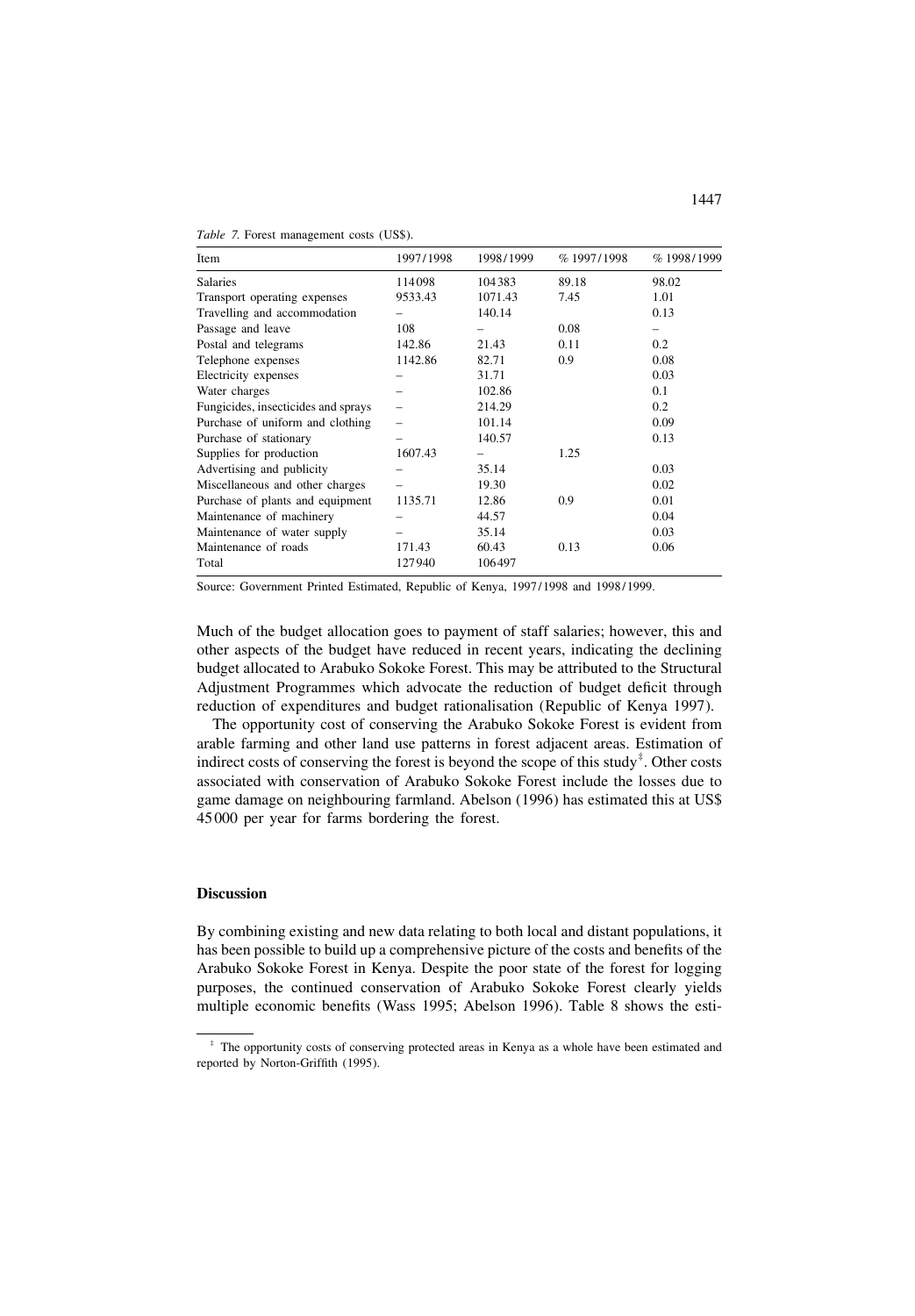## 1448

*Table* 8. Quantified costs and benefits of Arabuko Sokoke Forest (US\$).

| Cost of forest conservation                                                |           |
|----------------------------------------------------------------------------|-----------|
| Forest management cost in 1997                                             | 106497    |
| Cost of wildlife damage to farmlands in 1997                               | 45000     |
| Actual direct benefits                                                     |           |
| Forest Department revenues in 1997                                         | 7536      |
| Tourism revenues in 1997                                                   | 469       |
| Revenues from butterfly farming in 1997                                    | 31394     |
| Illegal subsistence use of forest in 1994                                  | 21184     |
| Potential income from entry fee in 1999                                    | 2676-9324 |
| Potential donation for forest conservation (one off donation) <sup>a</sup> | 22730000  |

<sup>a</sup>Note the discussion on calibration in the text, which means that these figures should be treated with some caution.

mated values of the different uses of the forest, and an estimate of the non-use value derived from the contingent valuation survey.

Clearly, it would be wrong to aggregate these figures, as they relate to different years, and the methods of data collection are not compatible. However, they do illustrate the asymmetry between costs of conserving the forest and the revenue the forest is currently bringing into the Kenyan Forestry Department. Even when the benefits to local communities of illegal uses of the forest are taken into account, the costs appear to be significantly greater than the benefits of conserving the forest.

Currently no entry fee is charged to visitors of the forest, however, a significant increase in income could come from making some charge. Even if this was to take place however, the evidence indicates that income from the forest would not outweigh the costs incurred to the Forest Department. It is only when non-use values are taken into account that it becomes economically sound to conserve the forest. This highlights the problem that, although there is clearly additional value for the forest both within Kenya and the rest of the world, the means to capture this value in terms of benefits to local populations and the Forest Department are not currently available.

The butterfly farm project is of interest and may indicate means by which such global non-use values can be captured. Although the project itself captures usevalue of the forest, the funding comes from the GEF, and represents a transfer of funds from international populations to local populations. The GEF is a financial mechanism that provides funds to recipient countries for projects and activities that aim to protect the global environment. It is jointly implemented by the United Nations Development Programme (UNDP), the United Nations Environment Programme (UNEP) and the World Bank. The funding which facilitates the butterfly farming project in the forest could therefore be argued to relate to international non-use values for the forest. This GEF funding can be seen as a means by which some of the global value such as that estimated from the contingent valuation survey can be captured. This facility not only allows such value to be transferred, but allows additional use-value to be captured which then becomes a sustainable source of income from the forest for local communities.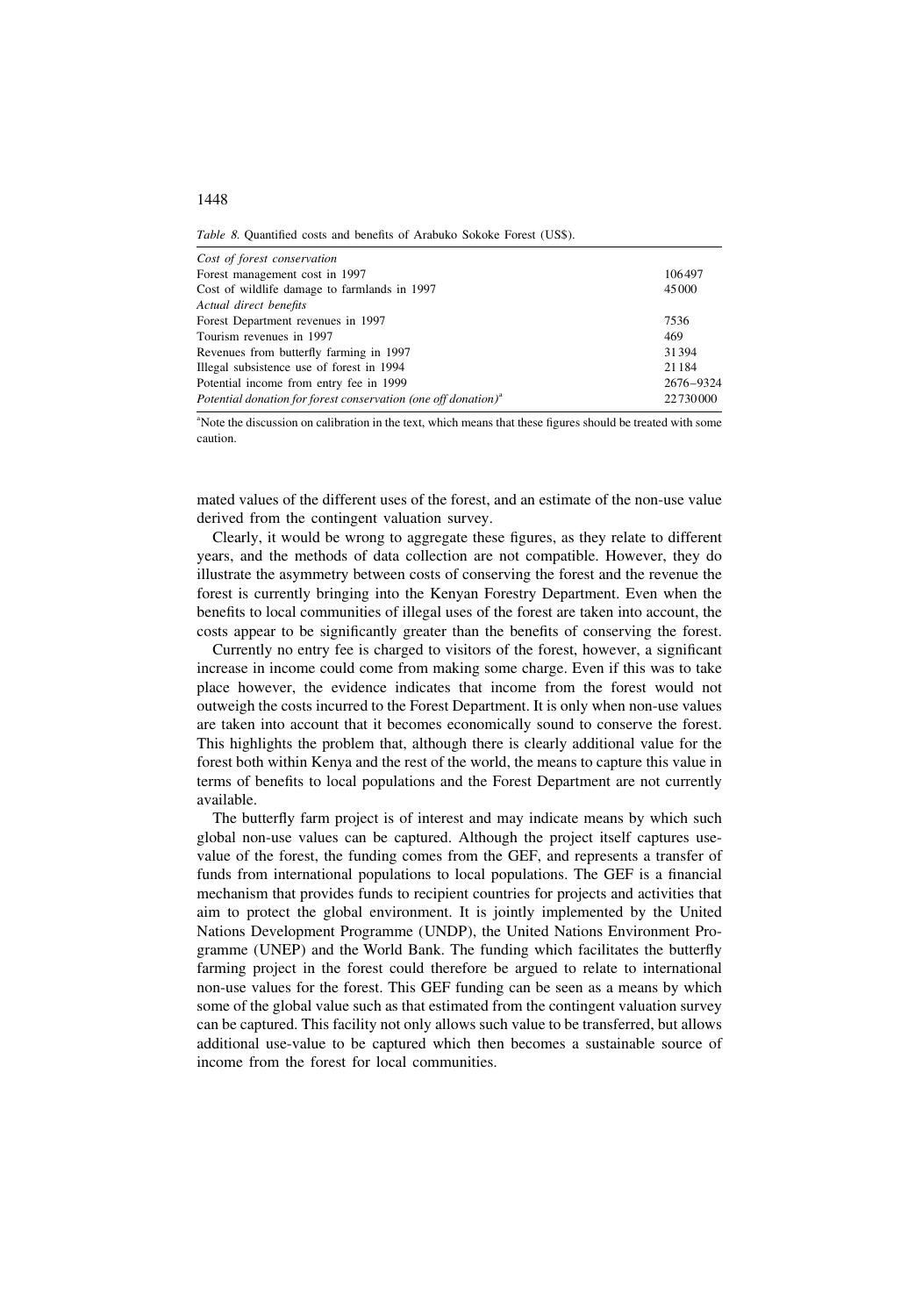## **Conclusions**

This study shows that even when a forest has been degraded to such an extent that commercial logging is no longer viable, it may still hold significant value, which suggests that conservation of the forest should take place. Although much of this value is captured by local people in terms of legal and illegal use of the forest, other values do not accrue to local people. Capturing some of these values may be a relatively simple matter, such as charging an entry fee to the forest, and to attempt to increase visitors in the area through the establishment of a visitor centre, nature trails and trained guides. However, it may be more difficult to realise other benefits, such as international non-use value. The Arabuko Sokoke Forest has benefited from the transfer of some international funds, which may be seen as a realisation of international non-use value. However, a large proportion of non-use value of the forest remains unavailable to local populations and the Forest Department.

The case of the Arabuko Sokoke Forest illustrates that, whilst it is possible to quantify many aspects of value of a forest, according to the economic approach to saving the tropical rainforests, further efforts are required to design capture mechanisms which allow benefits to be realised. Such mechanisms are particularly vital for the capture of global non-use values, which in the case of the Arabuko Sokoke Forest are captured to a limited extent only. It is only when practical capture mechanisms are implemented that the economic approach provides a robust rationale for conserving rainforests such as the Arabuko Sokoke Forest.

#### **References**

- Abelson P. 1996. Project Appraisal and Valuation of the Environment. General Principles and Six Case-Studies in Developing Countries. Macmillan Press Ltd, Basingstoke, UK.
- Alfarez-Farizo B., Hanley N., Wright R.E. and Macmillan D.C. 1999. Estimating the benefits of agri-environment policy – econometric issues in open-ended contingent valuation studies. Journal of Environmental Planning and Management 42: 23–43.
- Arabuko Sokoke Forest Annual Report (1999) Kenyan Forest Department, Nairobi, Kenya.
- Arrow K., Solow R., Portney P.R., Leamer E.E., Radner R. and Schuman H. 1993. Report of the NOAA panel on contingent valuation. Federal Register 58: 4601–4614.
- Ayiemba W.O. 1998. Biodiversity Utilisation by the Local Communities. Impact of Butterfly Farming on Wild Population of Butterfly to Forest Conservation. National Museums of Kenya, Nairobi, Kenya.
- Bann C. 2000. A Contingent Valuation of the Mangroves of Benut. Paper presented at the European Association of Environmental and Resource Economists Conference, Crete. Johor State, Malaysia (unpublished).
- Boyle K.J., Johnson F.R., McCollum D.W., Desvouges W.H., Dunford R.W. and Hudson S.P. 1996. Valuing public goods: discrete versus continuous valuation responses. Land Economics 72: 381–396.
- Carson R. 1994. A Bibliography of Contingent Valuation Studies and Papers. University of California, San Diego, California, pp. 1–104.
- Dixon J.A. and Sherman P.B. 1991. Economics of Protected Areas. A New Look at Benefits and Costs. Earthscan Publications, London.
- Edwards-Jones G. and Kenyon W. 1998. What level of information enables the public to act like experts when evaluating ecological goods. Journal of Environmental Planning and Management 41: 463– 475.